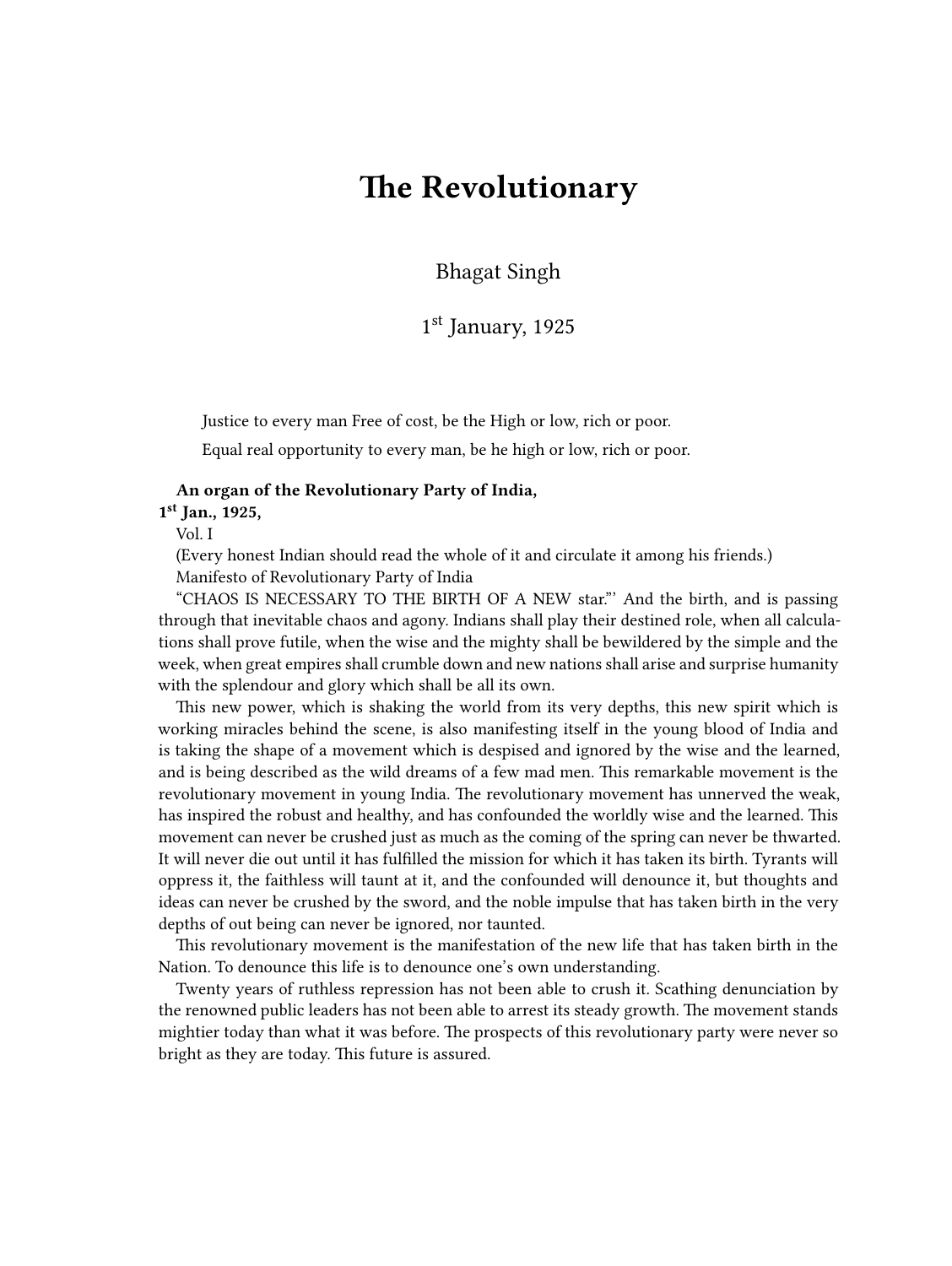Let no Indian deny the existence of this revolutionary party in order to denounce the repressive measures of the foreign rulers. The foreigners have no right to rule over India and therefore they must be denounced and driven out. Not that they have committed any particular act of violence or crime. There are the natural consequences of a foreign rule. This foreign rule must be abolished. They have no justification to rule over India except the justification of sword and therefore the revolutionary party had taken to the sword. But the sword of the revolutionary party bears ideas at its edge.

The immediate object of the revolutionary party in the domain of politics is to establish a federal Republic of United State of India by an organized and armed revolution. The final constitution of this Republic shall be framed and declared at a time when the representatives of India shall have the power to carry out their decision. But the basic principles of this Republic will be universal sufferege and abolition of all system which make the exploitation of man by man possible, e.g. the railways and other means of transportation and communication, the mines and other kinds of very great industries such as the manufacture of steel and ships all these shall be nationalised. In this Republic the electors shall have the right to recall their representatives, if so desired, otherwise the democracy shall become a mockery. In this Republic, the legislature shall have the power to control the executives and replace them whenever necessity will arise.

The revolutionary party is not national but international in the sense that its ultimate object is to bring harmony in the world by respecting and guaranteeing the diverse interests of the different nations. It aims not at cooperation between the different nations and states and in this respect it follows the footsteps of great Indian Rishis of the glorious past and of Bolshevik Russia in the modern age. Good for humanity is no vain and empty word with the Indian revolutionaries. But the weak, the coward and the powerless can do no good either to themselves or to humanity.

With regard to the communal question, the revolutionary party contemplates to grant whatever rights the different communities ma demand, provided they do not clash with the interests o other communities and they lead ultimately to hearty and organic union in different communities in the near future.

In the domain of economic and social welfare the party will foster the spirit of cooperation on as large a scale as possible. Instead of private and unorganised business enterprises, the party prefers cooperative union.

In the spiritual domain the party aims at establishing the truth and preaching it that the world in not Maya, an illusion to be ignored and despised at, but that it is the manifestation of the one individual soul, the supreme source of all power, all knowledge and all beauty.

The revolutionary party has its own policy and its own programme. It cannot for obvious reasons divulge all its secrets. But when it will become quite sure that the Govt. happens to know more than our own people, then the public will also be informed of its plan and methods without any hesitation at will.

This revolutionary party pursues the policy of cooperation when possible and dissociation where necessary with the Congress and its different parties. But this party views all constitutional agitation in this country with contempt and ridicule. It is a mockery to say that India's salvation can be achieved through constitutional means, where no constitutions exists.

It is a self-deception to say that India's political liberty can be attained through peaceful and legitimate means. When the enemy is determined to break the peace at his own convenience, the fine phrase "legitimate" loses all its charm and significance when one pledges himself to maintain peace at all costs.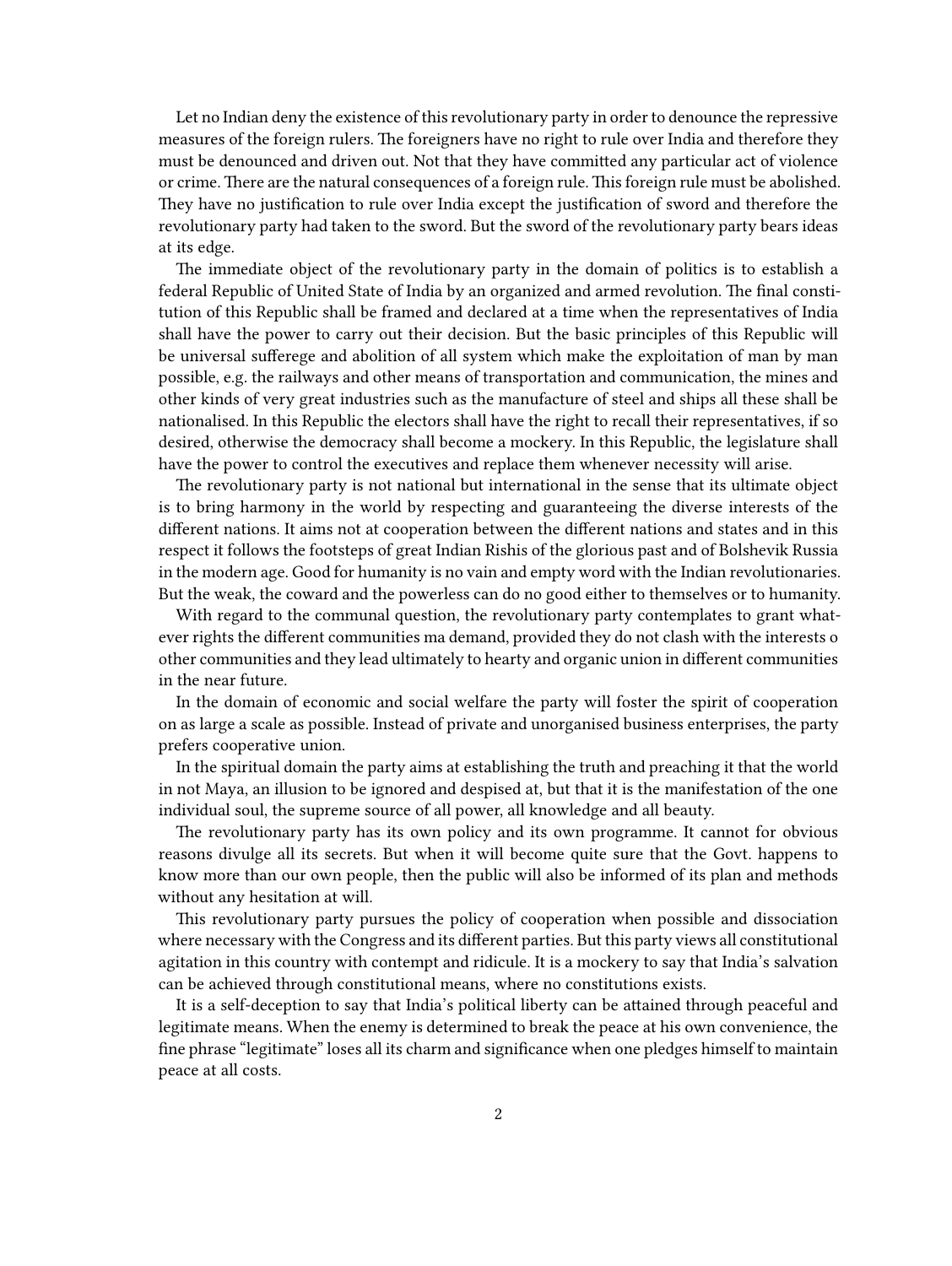Our public leaders hesitate to speak in plain terms that India wants complete autonomy free from foreign control. They perhaps are ignorant of the fact that nations are born through the inspiration of great ideals. The spiritual ideal which hestitates to accept the spirit of complete autonomy can hardly be called spirititual, though it may seemingly appear the most unmistakable terms and to place before the nation an ideal worth the name.

The ideal before us is to serve humanity in an organized way. The ideal can never be realised by India so long as India remains British India. In order that India may realise her ideal she must have a separate and independent existence. This independence can never be achieved through peaceful and constitutional means. Even a child can understand that the laws that govern British India are not made by Indians, nor can they have any control over them. British India can never be transformed into a federal republic of the United State of India through the British laws and constitution. Young Indians, shake off your illusion, face realities with a stout heart, and do not avoid struggle, difficulties and sacrifices. The inevitable is to come. Do not be misguided any more. Peace and tranquility you cannot achieve by peaceful and legitimate means. The following memorable words of a great English author Mr. Robertson may serve to make the wise men of India wiser still:

"The movement and programme of reform was mainly the achievement of Irish and Protestant leaders, to whom British statement had revealed the fatal secret that England could be bullied but not argued into justice and generosity" (English Under Hanoverians, p. 197).

Indian public leaders are still ignorant of this fatal secret, or else they are foolishly wise to remain ignorants.

The wise men of India say that it is absurd to cherish the hope that India can be reconquered by force of force of arms, though they forget that it is equally or more absurd to believe that a handful of Englishmen have kept under subjugation by the force of arms, though they forget that it is equally or more absurd to believe that a handful of Englishmen have kept under subjugation by the force of arms one-fifth of the whole human race. Posterity may well doubt the authenticity of this fact that a handful of Englishmen even ruled over India for a century; it is so inconceivable.

A few words more about terrorism and anarchism. These two words are playing the most mischievous part in India today. They are being invariably misapplied whenever any reference to revolution arises to be made, because it is so very convenient to denounce the revolutionary under that name. The Indian revolutionaries are neither terrorists nor anarchists. They never aim at spreading anarchy in the land and therefore they can never properly be called anarchists. Terrorism is never their object and they cannot be called terrorists. They do not believe that terrorism alone can bring independence and they do not want terrorism for terrorism's sake although they may at times resort to this method as a very effective means of retaliation. The present Govt. exists simply because the Foreigners have successfully been able to terrorise the Indian people. The Indian people do not love their English masters, they do not want them to be here; but they do help the Britishers simply because they are terribly afraid of them and this very fear resists the Indians from extending their helping hands to the revolutionaries, not that they do not love them.

The official terrorism is surely to be met by counter-terrorism. A spirit of utter helplessness pervades every strata of our society and terrorism is an effective means of restoring the proper spirits in the society without which progress will be difficult. Moreover, the English masters and their hired lackeys can never be allowed to do whatever they like, uninterrupted, unmodested. Every possible difficulty and resistance must be thrown in their way. Terrorism has an interna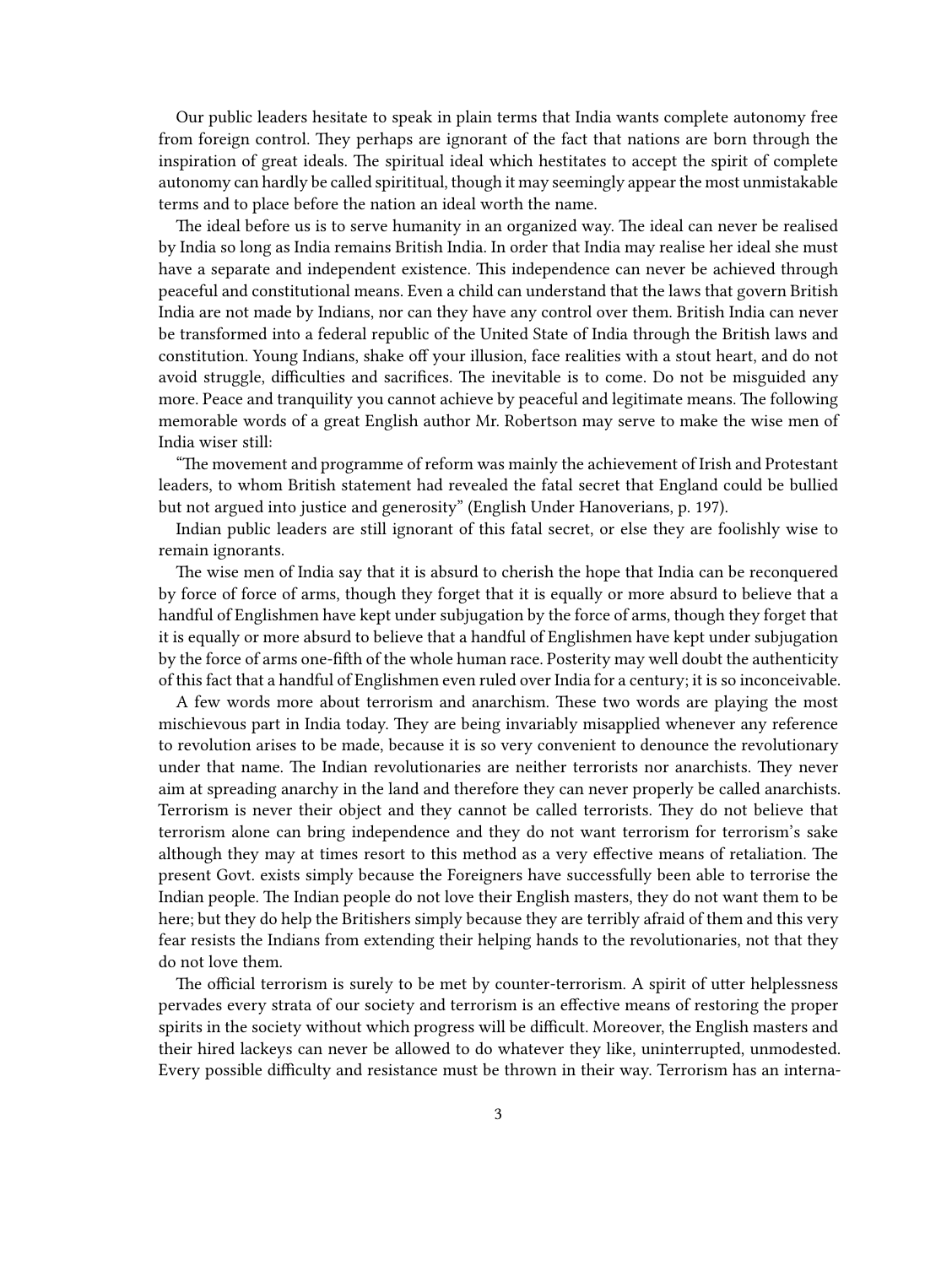tional bearing also, because the ardent enemies of England are at once drawn towards Indian through terrorism and revolutionary demonstrations, and the revolutionary party has deliberately abstained itself from entering into this terroristic campaign at the present movement even at the greatest of provocations in the form in the form of outrages committed on their sisters and mothers by the agents of a foreign government, simply because the party is waiting to deliver the final blow. But when expediency will demand it, the party will unhesitatingly enter into a desperate campaign of terrorism, when the life of every official and individual who will be helping the foreign ruler in any way will be made intolerable, be he Indian or European, high or low. But even then the party will never forget that terrorism is not the object, and they will try incessantly to organize a band of selfless and devoted workers who will devote their best energies towards the political and social emancipation of their country.

They will always remember that the making of nations requires the self-sacrifice of thousand of obscure men and women who care more for the idea of their country than for their own comfort or interest, their own lives or the lives of those whom they love.

Sd/-V.K.

President, Central Council, R.P. of India.